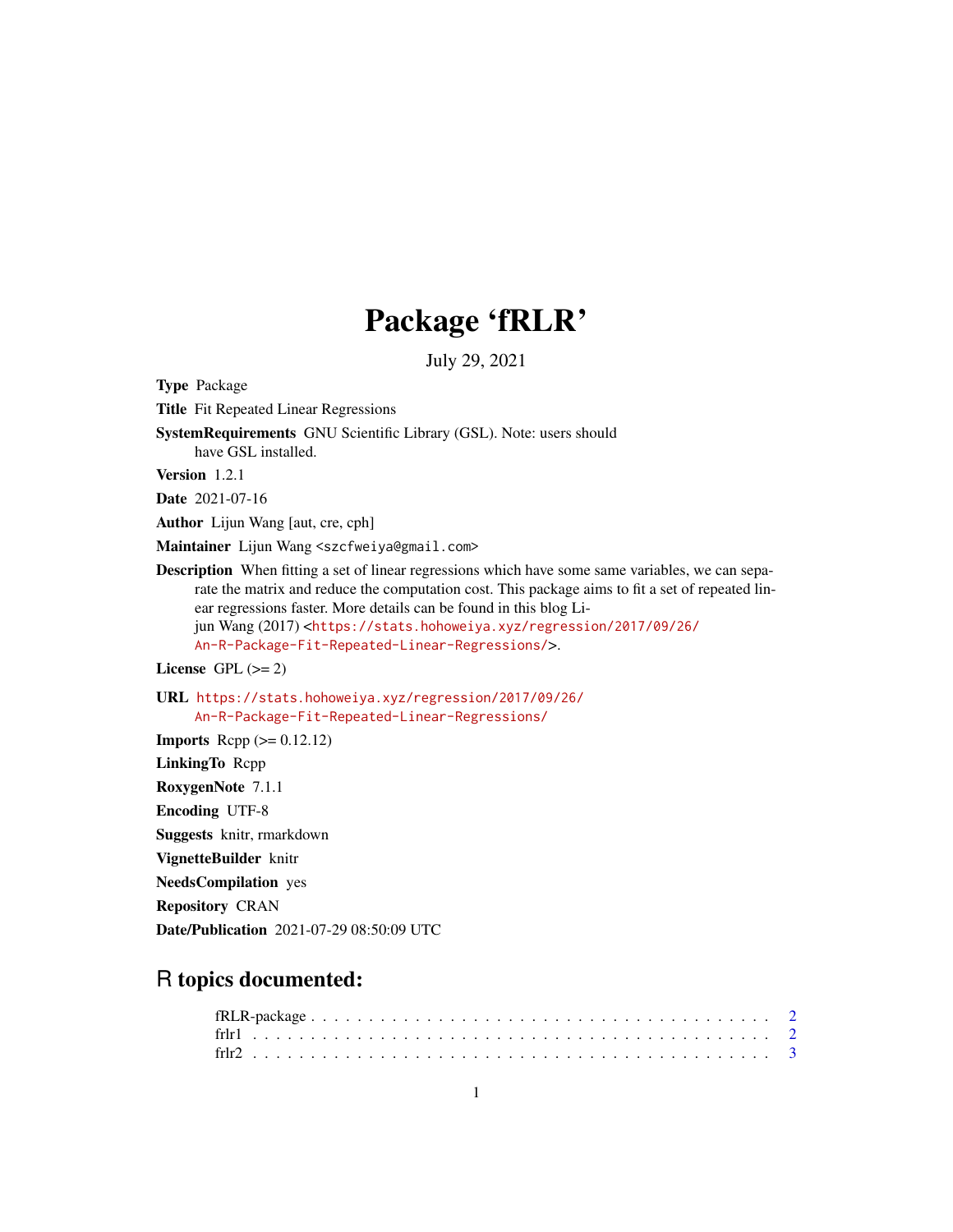#### <span id="page-1-0"></span>**Index** [4](#page-3-0)

# Description

A more detailed description of what the package does. A length of about one to five lines is recommended.

#### Details

This section should provide a more detailed overview of how to use the package, including the most important functions.

#### Author(s)

Your Name, email optional.

Maintainer: Your Name <your@email.com>

## References

This optional section can contain literature or other references for background information.

### See Also

Optional links to other man pages

# Examples

```
## Not run:
   ## Optional simple examples of the most important functions
   ## These can be in \dontrun{} and \donttest{} blocks.
```
## End(Not run)

frlr1 *Fit Repeated Linear Regressions with One Variable*

#### Description

Fit a set of linear regressions which differ only in one variable.

#### Usage

frlr1(R\_X, R\_Y, R\_COV)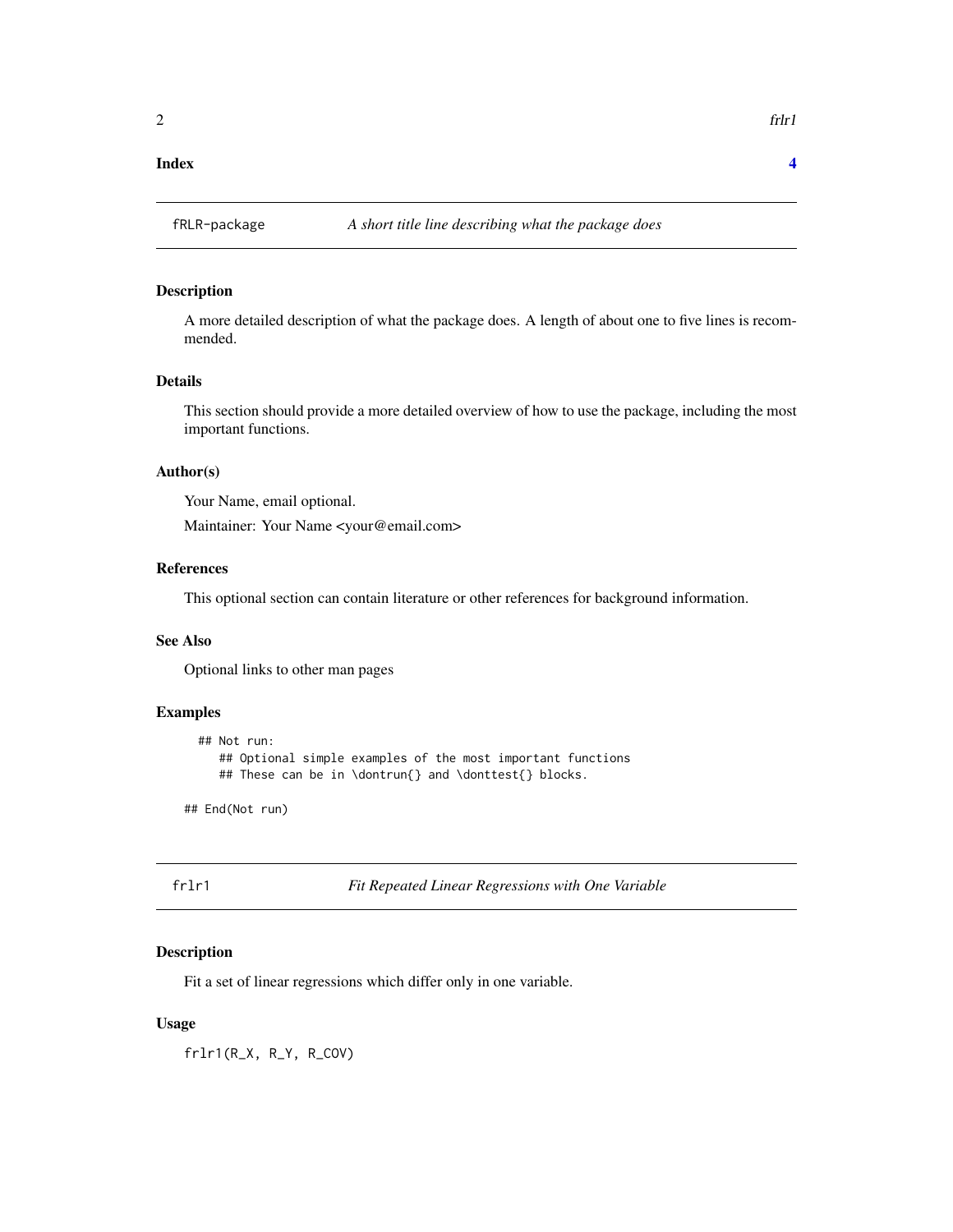#### <span id="page-2-0"></span> $fr12$  3

# Arguments

| R X   | the observation matrix |
|-------|------------------------|
| R Y   | the response           |
| R COV | common variables       |

# Value

the fitting results for each regression.

# Examples

```
set.seed(123)
X = matrix(rnorm(50), 10, 5)Y = rnorm(10)COV = matrix(rnorm(40), 10, 4)frlr1(X, Y, COV)
```
frlr2 *Fit Repeated Linear Regressions with Two Variables*

### Description

Fit a set of linear regressions which differ only in two variables.

#### Usage

frlr2(R\_X, R\_idx1, R\_idx2, R\_Y, R\_COV)

# Arguments

| R X    | the observation matrix       |
|--------|------------------------------|
| R idx1 | the first identical feature  |
| R idx2 | the second identical feature |
| R Y    | the response variable        |
| R COV  | common variables             |

# Value

the fitting results for each regression.

# Examples

```
set.seed(123)
X = matrix(rnorm(50), 10, 5)Y = rnorm(10)COV = matrix(rnorm(40), 10, 4)idx1 = c(1, 2, 3, 4, 1, 1, 1, 2, 2, 3)idx2 = c(2, 3, 4, 5, 3, 4, 5, 4, 5, 5)frlr2(t(X), idx1, idx2, Y, t(COV))
```